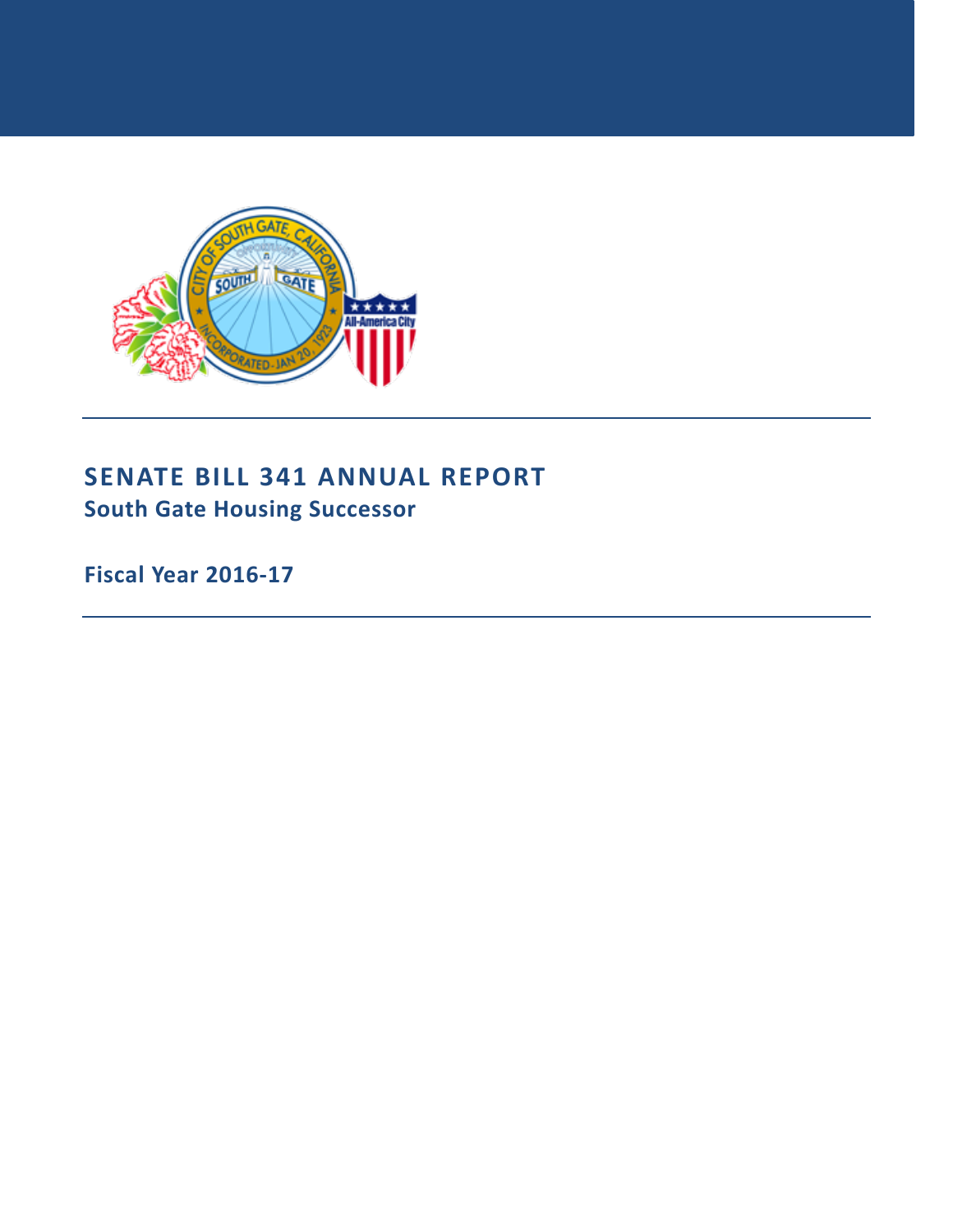# TABLE OF CONTENTS

| OUTSTANDING INCLUSIONARY AND REPLACEMENT HOUSING OBLIGATIONS 7 |  |
|----------------------------------------------------------------|--|
|                                                                |  |
|                                                                |  |
|                                                                |  |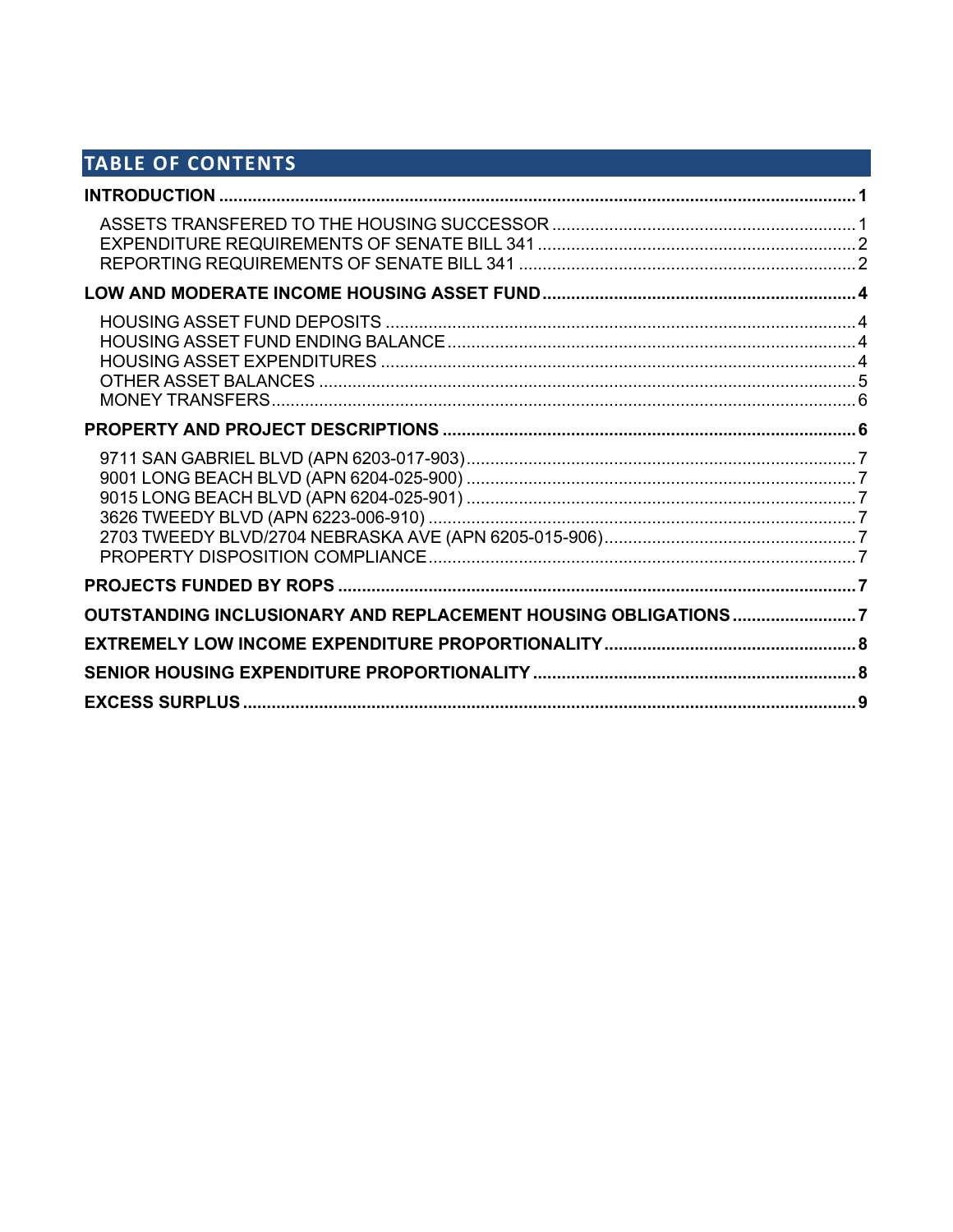# **INTRODUCTION**

The dissolution of California redevelopment agencies in 2012 resulted in a dramatic change to property tax finance. It eliminated the major source of local publicly generated dollars earmarked for affordable housing. Housing authorities have thus been left in a challenging position – the need for them is greater than ever, yet a key funding source no longer exists.

The South Gate Housing Successor was established on June 27, 1977. Its primary purpose was to administer the Section 8 program's rental assistance certificates. The Successor's responsibilities were increased when it became the successor housing entity to the former Community Development Commission of the City of South Gate ("former Agency"). The former Agency dissolved on February 1, 2012 pursuant to the Dissolution Act enacted by Assembly Bills 26,1484, and 346. With dissolution, the former Agency's affordable housing rights, powers, assets, liabilities, duties, and obligations, excluding any amounts in the former Agency's Low and Moderate Income Housing Fund, were transferred to the Successor. Unlike the former Agency, the Successor does not collect a recurring stream of funds to fulfill affordable housing obligations and needs.

The Successor Agency to the Community Development Commission of the City of South Gate ("Successor Agency") effectuated the transfer of its housing assets held by the former Agency to the Successor, as housing successor. The asset transfers are documented on a Housing Asset Transfer list that was approved by the State of California, Department of Finance ("DOF") on April 1, 2013. A copy of the Housing Asset Transfer list is provided as Appendix 1.

# **ASSETS TRANSFERED TO THE HOUSING SUCCESSOR**

According to Health & Safety Code ("HSC") Section 34176(e), housing assets may include the following.

- Real property
- Restrictions on the use of property
- Personal property in a residence
- Housing-related files
- Office supplies and software programs acquired for low-and moderate-income purposes
- Funds encumbered by an enforceable obligation
- Loan or grant receivables funded from the former Low and Moderate Income Housing Fund ("LMIHF")
- Funds derived from rents or operation of properties acquired for low-and moderate-income housing purposes
- Rents or payments from housing tenants or operators of low-and moderate-income housing
- Repayment of Supplemental Educational Revenue Augmentation Fund loans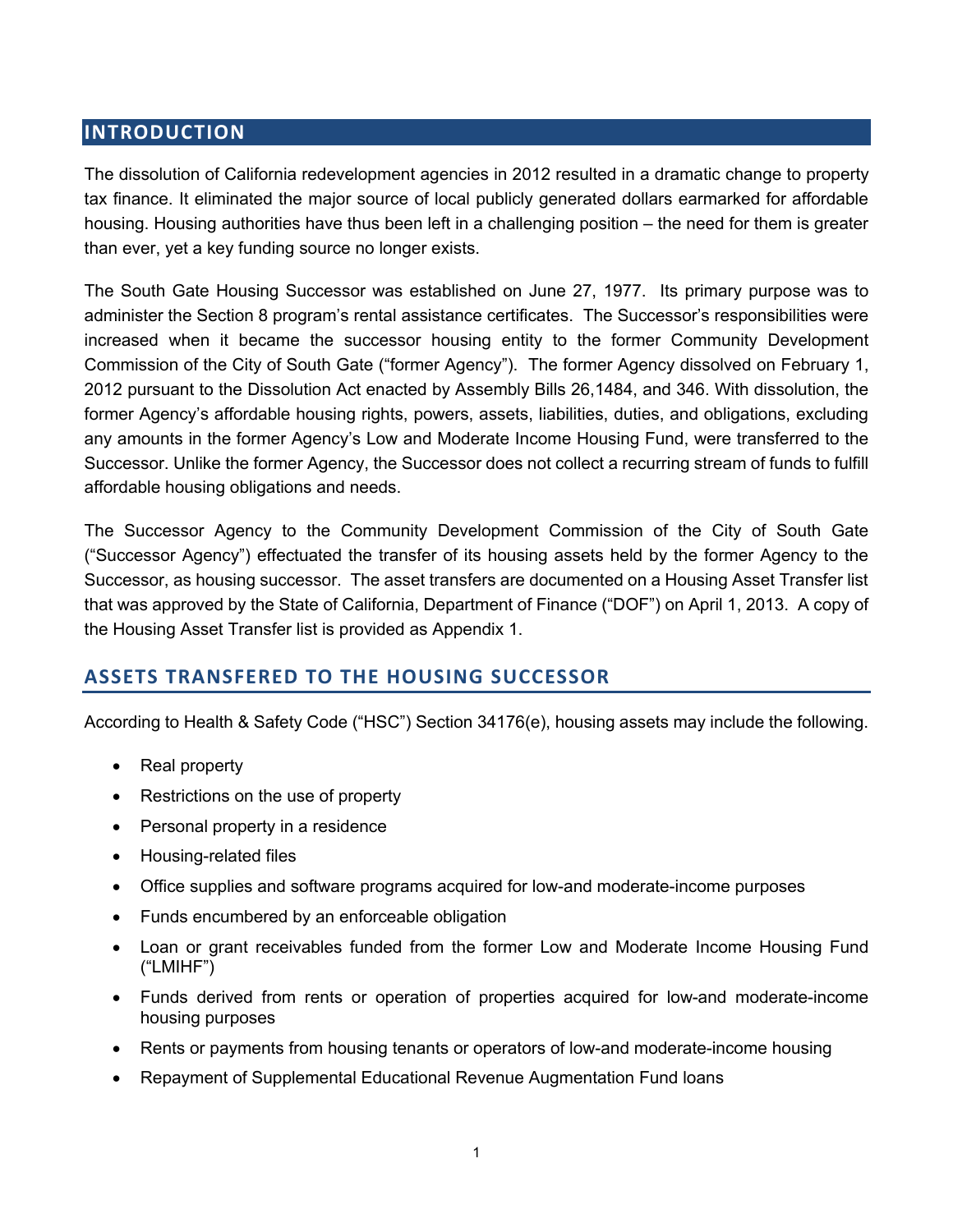The assets transferred from the Agency to the Successor included real properties, loan receivables, and rental income.

### **EXPENDITURE REQUIREMENTS OF SENATE BILL 341**

Since dissolution, a number of legislative bills have been passed to provide clarification and implementation parameters surrounding former redevelopment agency activities and assets, including Senate Bill 341 ("SB 341). SB 341 reinstated a number of affordable housing regulations and reporting requirements formerly applied to redevelopment agencies. Specifically, SB 341 directs expenditures from the Successor's Housing Asset Fund as follows.

- Administrative costs, which include housing monitoring, at \$200,000 adjusted annually for inflation or 5% of the Housing Asset Fund's "portfolio" annually, whichever is greater. The portfolio includes outstanding loans or other receivables and the statutory value of any land owned.
- A housing successor is authorized to spend up to \$250,000 per year on homeless prevention and rapid rehousing solutions if the former CDC did not have any outstanding housing production requirements, which it did not.
- Remaining allowable expenditures must be spent to improve housing options affordable to households earning 80% or less of the area median income ("AMI"). This means that no funding may be spent on moderate-income households, as was previously authorized by redevelopment law. Of the money expended, a minimum of 30% must go towards households earning 30% or less of the AMI, and a maximum of 20% may go towards households earning between 60% and 80% of the AMI.

Note that housing successors must report expenditures by category each year, but compliance with income proportionality limits is reported every five years. For example, a housing successor could spend all of its funds in a single year on households earning between 60% and 80% AMI, as long as it was 20% or less of the total expenditures during the five-year compliance period. The first five-year compliance period will be evaluated at the end of Fiscal Year 2018-19.

### **REPORTING REQUIREMENTS OF SENATE BILL 341**

On January 1, 2014, Senate Bill 341 ("SB 341") became effective and amended certain sections of the HSC that pertain largely to entities that accepted the housing assets and liabilities of former redevelopment agencies. SB 341 clarified that all former redevelopment agency housing assets, regardless of their originating redevelopment agency, must be maintained in a separate fund called the Low and Moderate Income Housing Asset Fund ("Housing Asset Fund"). In accordance with HSC Section 34176.1(f), the following data must now be reported annually for the Housing Asset Fund. While annual reporting is required, compliance periods may be longer as described below. Not all items are applicable to all housing successors.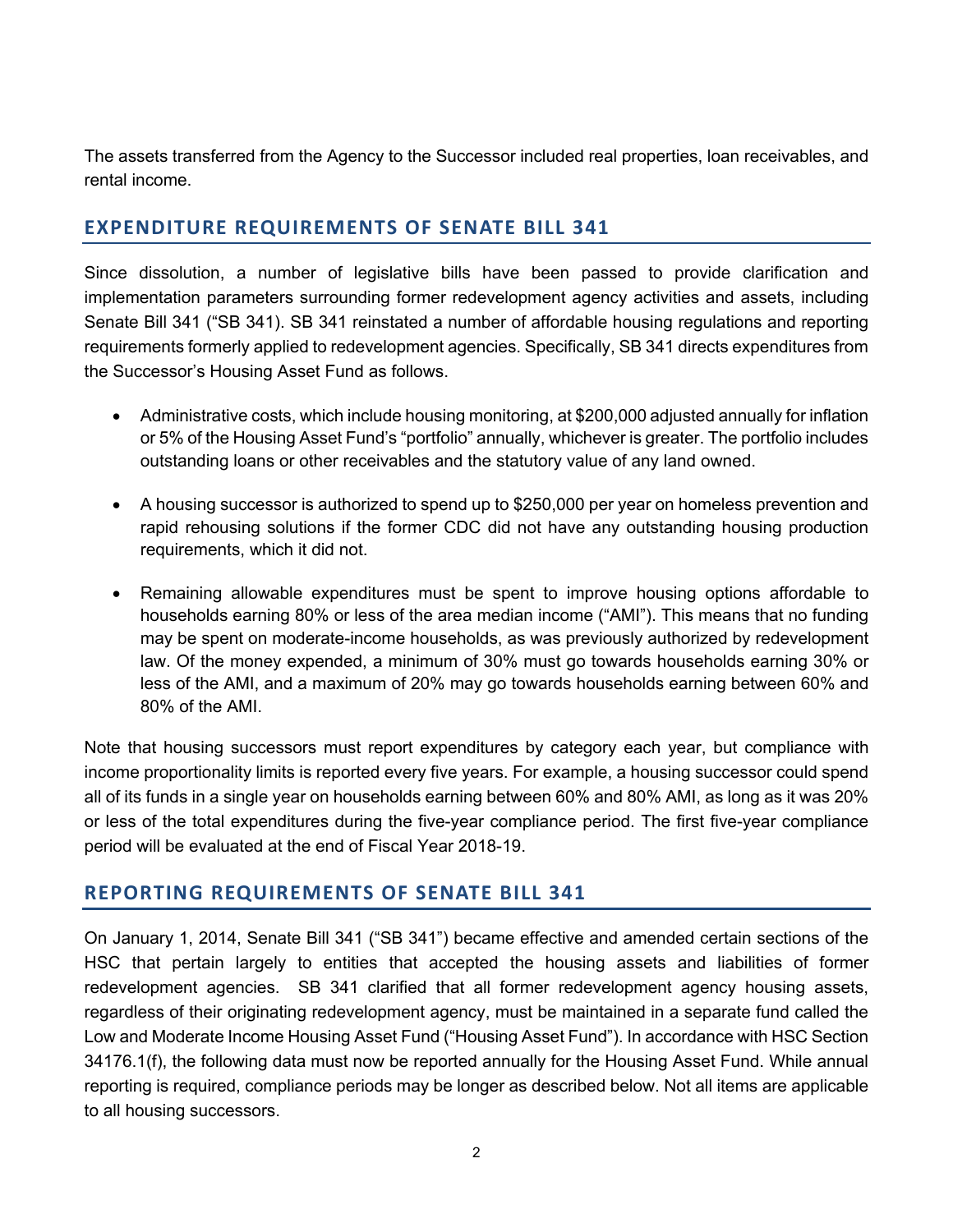- 1. Total amount deposited in the Housing Asset Fund for the Fiscal Year.
- 2. Statement of balance at the close of the Fiscal Year.
- 3. Description of expenditures for the Fiscal Year broken out as follows:
	- a. Homeless prevention and rapid rehousing solutions (maximum of \$250,000 per year if eligible)
	- b. Administrative expenses (greater of \$200,000 adjusted annually for inflation or 5 percent of "portfolio" per year)
	- c. Monitoring expenses (included as an administrative expense)
	- d. All other expenditures must be reported as spent for each income group (extremely low-, very low-, and low-income)
- 4. Other "portfolio" balances
	- a. Statutory value of any real property either transferred from the former Agency or purchased by the Housing Asset Fund. Note that the Housing Successor may only hold property for five years.
	- b. Value of loans and grants receivable.
- 5. Description of any transfers to another housing successor for a joint project.
- 6. Description of any project still funded through the Recognized Obligation Payment Schedule ("ROPS").
- 7. Update on property disposition for any property owned more than five years or plans for property owned less than five years.
- 8. Description of any outstanding production obligations of the former redevelopment agency that are inherited by the Housing Successor.
- 9. Compliance with proportionality requirements (income group targets). Compliance must be upheld on a five year cycle.
- 10. Percentage of deed-restricted rental housing restricted to seniors and assisted by the entity assuming housing functions, the former Agency, or the County within the past 10 years compared to the total number of units assisted by any of those three agencies.
- 11. Amount of excess surplus, and if any, the plan for eliminating it.
- 12. An inventory of homeownership units assisted by the former redevelopment agency or the housing successor.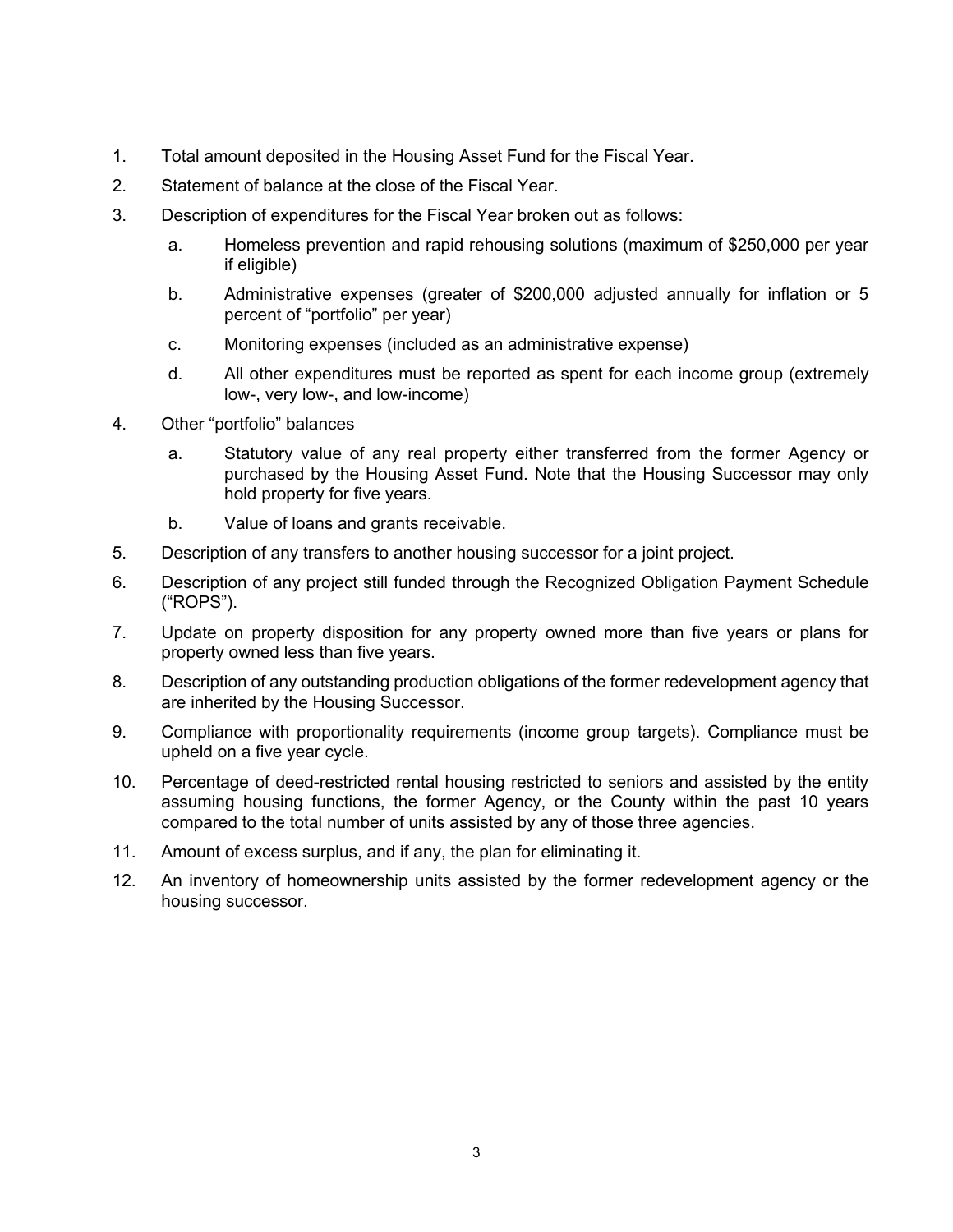### **LOW AND MODERATE INCOME HOUSING ASSET FUND**

The Housing Asset Fund contains all of the assets that were transferred from the CDC to the Successor via the Housing Asset Transfer Form. This included:

- Real properties;
- LMIHF encumbrances;
- Loan receivables; and
- Rental income and HOA dues.

All items on the Housing Asset Transfer Form were approved by the California Department of Finance ("DOF") on April 1, 2013.

# **HOUSING ASSET FUND DEPOSITS**

SB 341 requires housing successors to annually report the amount of funds that were deposited into the Housing Asset Fund during the fiscal year, distinguishing any amounts held for items listed on the Recognized Obligation Payment Schedule. A deposit of \$186,494 was made into the Housing Asset Fund during FY 2016-17.

## **HOUSING ASSET FUND ENDING BALANCE**

SB 341 requires housing successors to submit a statement showing the fund balance at the close of the fiscal year, distinguishing any amounts held for items listed on the Recognized Obligation Payment Schedule. The available balance of the fund was \$3,629,262 on June 30, 2017, of which \$2,966,320 are committed funds.

# **HOUSING ASSET EXPENDITURES**

SB 341 requires housing successors to provide a description of expenditures from the Housing Asset Fund by category, including expenditures for (A) monitoring and preserving the long-term affordability of unit's subject to affordability restrictions or covenants entered into by the redevelopment agency or the housing successor, (B) administering such activities, (C) homeless prevention and rapid rehousing services and (D) the development of affordable housing units for various income groups.

Table 1 summarizes Housing Asset Fund expenditures by category. The Successor had \$22,351 expenditures in FY 2016-17.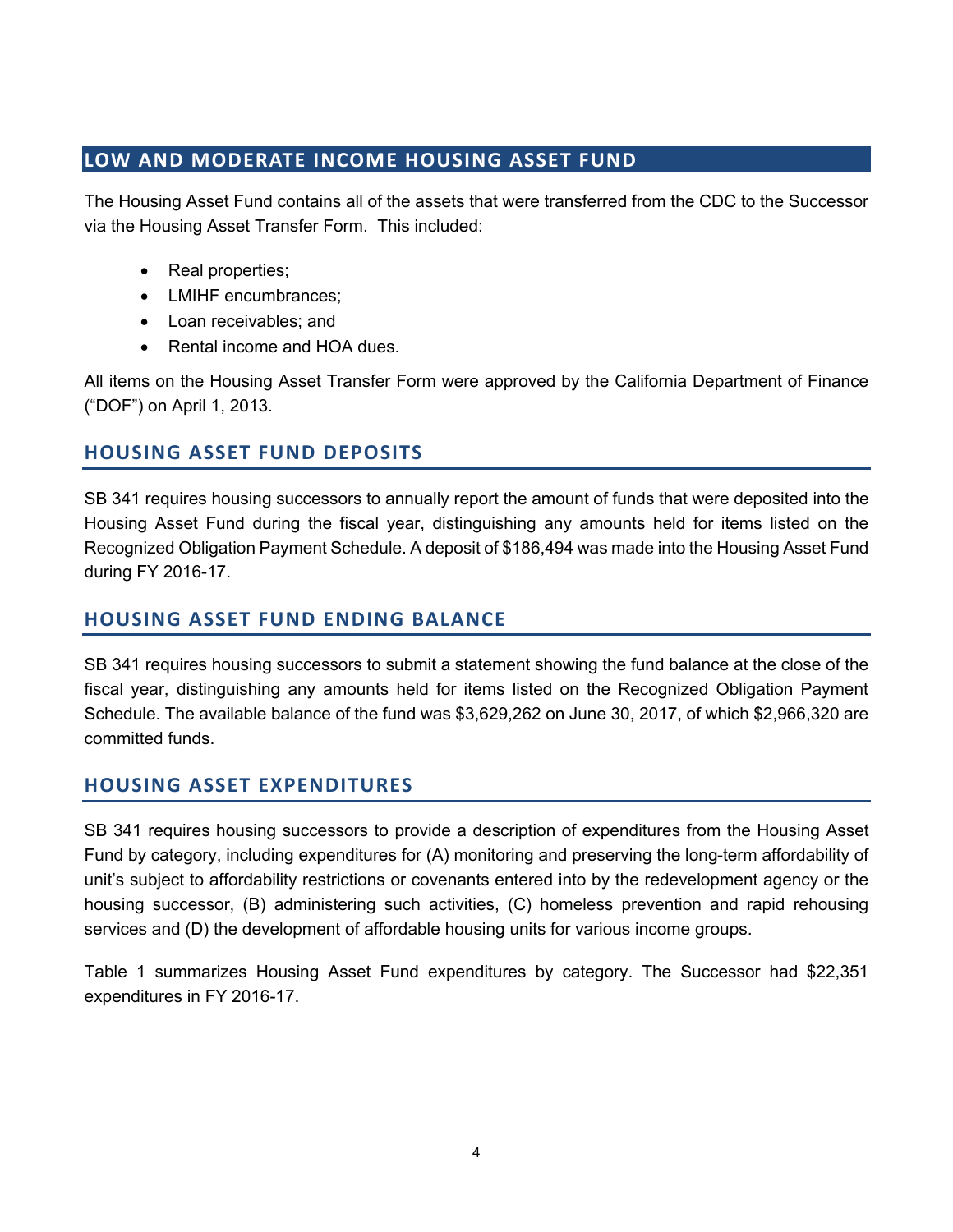| Category                                                                     | <b>Total Expenditures</b> |
|------------------------------------------------------------------------------|---------------------------|
| Monitoring and Preserving Affordability Covenants                            | \$0                       |
| Administrative Costs                                                         | \$22,351                  |
| Rapid Rehousing/Homelessness Prevention                                      | \$0                       |
| Affordable Housing for Low, Very Low, and Extremely<br>Low Income Households | \$0                       |

### **Table 1. FY 2016-17 Housing Asset Fund Expenditures**

**South Gate Housing Successor**

### **OTHER ASSET BALANCES**

SB 341 requires housing successors to report on the statutory value of real properties formerly owned by the former redevelopment agency, and loans and grant receivables listed on the Housing Asset Transfer Form. The statutory values of real property, loans and grants receivable belonging to the Successor on June 30, 2017 are shown in Table 2.

The Successor owns 4 properties transferred from the former Agency that had a statutory value of \$2,050,000 as of June 30, 2017. The former Agency transferred 44 loan agreements that are discussed in the "Loan Agreements" section of the report. The total value of loans receivable at the end of Fiscal Year 2016-17 was \$773,515.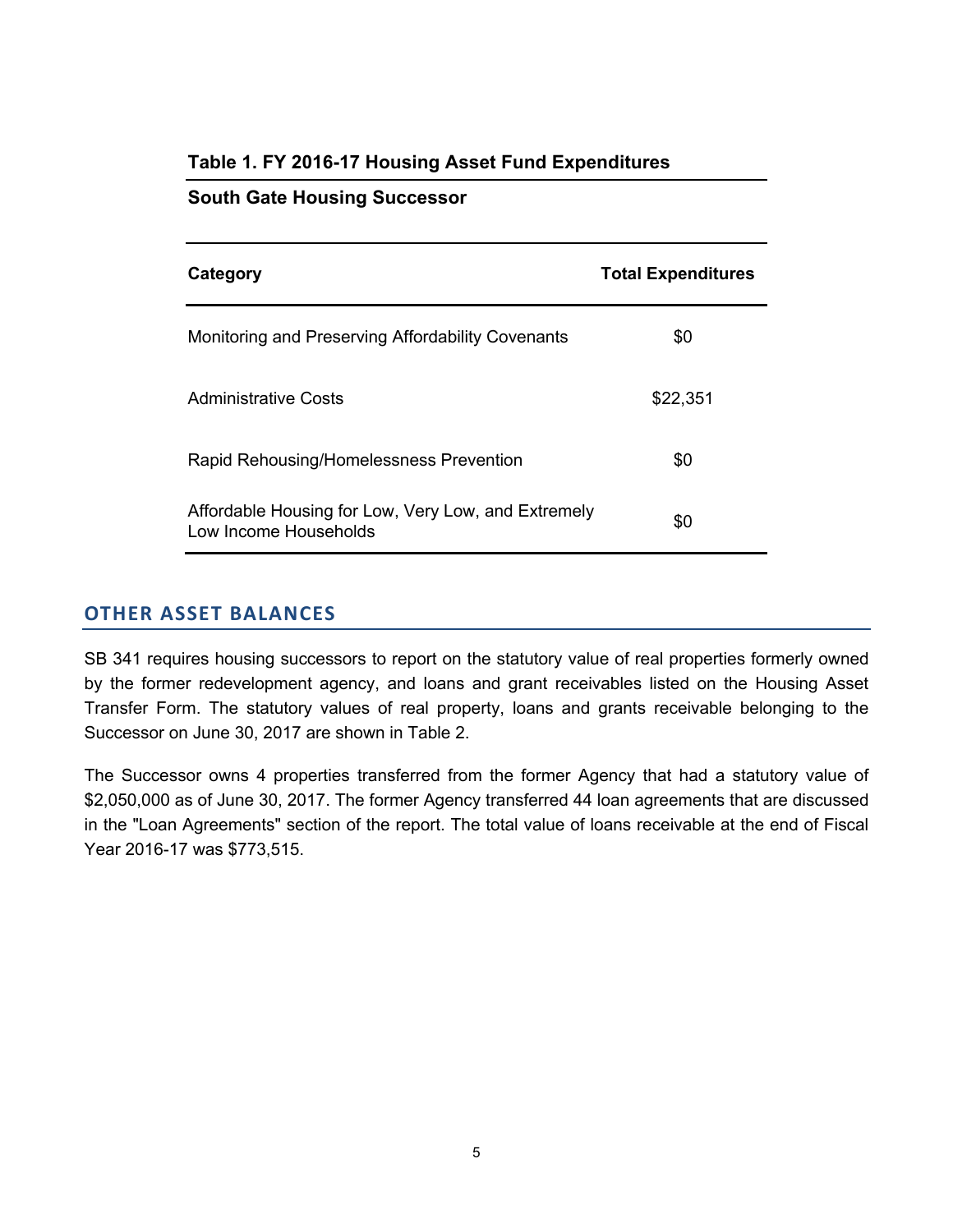| <b>Real Properties</b>                              |             | <b>Statutory Value</b> |
|-----------------------------------------------------|-------------|------------------------|
| 1. 9001 Long Beach Blvd.<br>2. 9015 Long Beach Blvd | \$1,650,000 |                        |
| 3. 3626 Tweedy Blvd.                                | \$140,000   |                        |
| 4. 2703 Tweedy Blvd./2704 Nebraska                  | \$260,000   |                        |
| Subtotal                                            | \$2,050,000 |                        |
| <b>Loans and Grants Receivables</b>                 |             | <b>Statutory Value</b> |
| Loans and Other Receivables                         | \$773,515   |                        |
| Subtotal                                            | \$773,515   |                        |
| Total                                               | \$2,823,515 |                        |

### **Table 2. FY 2016-17 Real Properties and Loan/Grant Receivables**

### **South Gate Housing Successor**

#### **MONEY TRANSFERS**

SB 341 requires housing successors to provide (A) a description of any transfers made in the previous fiscal year and in earlier fiscal years and (B) a description of and status update on any project for which transferred funds have been or will be expended if that project has not yet been placed in service.

No transfers of monies have been made by the Successor from the time the dissolution act was implemented (February 1, 2012) through June 30, 2017.

### **PROPERTY AND PROJECT DESCRIPTIONS**

The former Agency transferred six properties to the Authority on February 1, 2012; the transfer of these properties to the Successor as listed on the Housing Asset Transfer list, as housing successor, was approved by the DOF on April 1, 2013. A description of each property is below.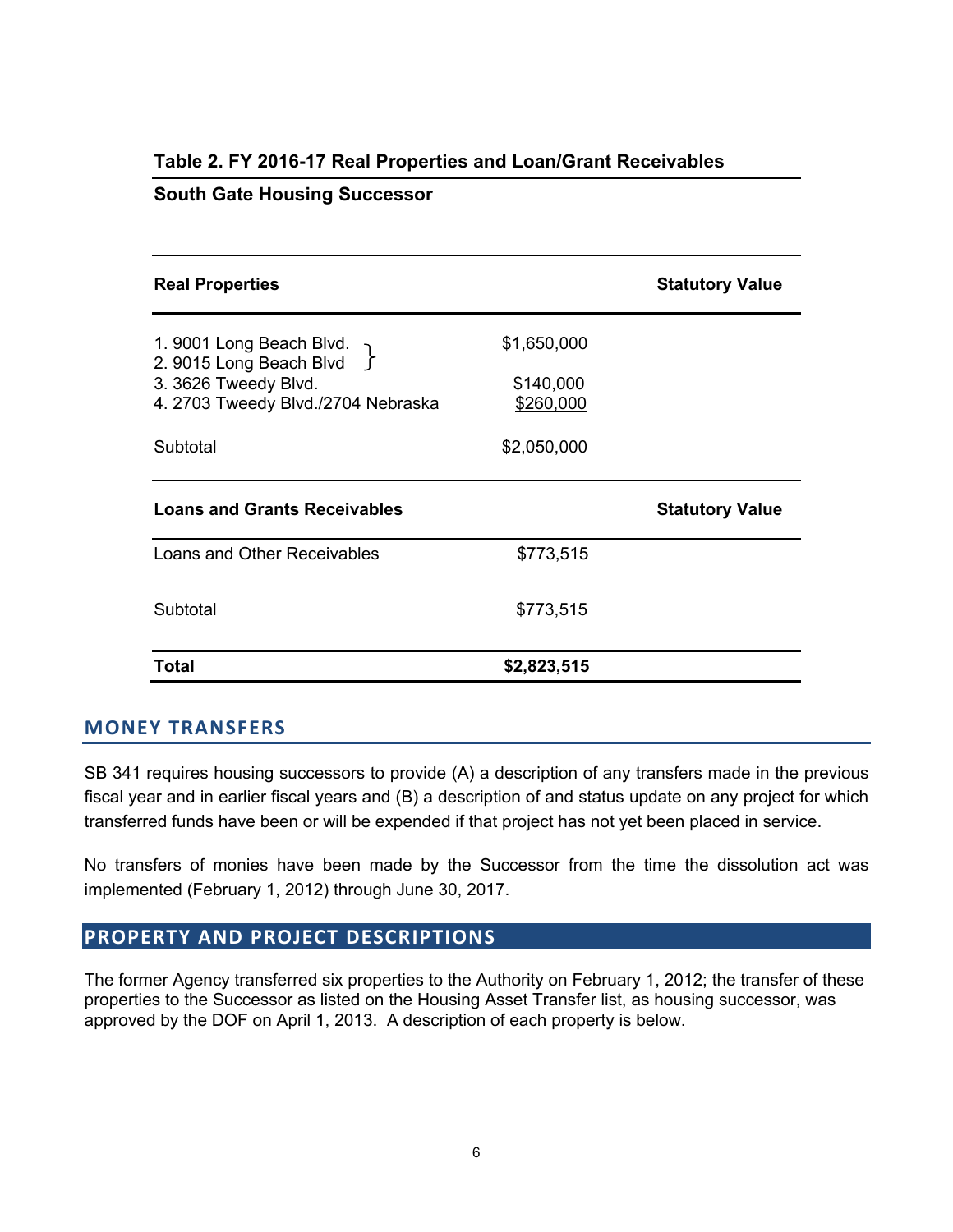# **9711 SAN GABRIEL BLVD (APN 6203-017-903)**

The Housing Successor sold its only rental housing project on October 15, 2015. The two-unit property had been vacant since the fall of 2013. The property is located at 9711 San Gabriel Avenue. The property was sold through a 30 year note with an interest rate of 3% to the Old-timer's Housing Development Corp IV for the appraised value of \$150,000 and a principal interest payment of \$632.41. The property has been rehabilitated and will be offered to eligible low-income tenants for a duration of at least 15 years.

### **9001 LONG BEACH BLVD (APN 6204-025-900)**

This vacant parcel is 10,564 square feet. The Successor plans on selling this property.

### **9015 LONG BEACH BLVD (APN 6204-025-901)**

This vacant parcel is 5,553 square feet and adjacent to 9001 Long Beach Blvd. The Successor plans on selling this property.

### **3626 TWEEDY BLVD (APN 6223-006-910)**

The Successor demolished a building located on this property in 2013, leaving the property vacant. The property is now a small park.

### **2703 TWEEDY BLVD/2704 NEBRASKA AVE (APN 6205-015-906)**

The Successor rents this property to a mini-market. The Successor approved an extension of the lease to the existing tenant for a term of five years on October 1, 2017.

### **PROPERTY DISPOSITION COMPLIANCE**

HSC Section 34176.1(e) requires all real properties acquired by the former Agency prior to February 1, 2012 and transferred to the Successor to be developed pursuant to the requirements of the CRL. All property that falls within in these parameters must be developed for affordable housing purposes or sold within five years from the date DOF approved the Housing Asset Transfer Form, or April 1, 2018. All Successor properties acquired by the former Agency and transferred to the Successor as of February 1, 2012 and as listed on the Housing Asset Transfer list are subject to this provision. The Successor extended the deadline to develop City properties transferred from the former Community Development Commission of the City of South Gate on October 10, 2017 by five years, or until April 1, 2023.

### **PROJECTS FUNDED BY ROPS**

No Housing Successor obligations have been funded through the ROPS.

### **OUTSTANDING INCLUSIONARY AND REPLACEMENT HOUSING OBLIGATIONS**

At the time of dissolution, the former Agency did not have any inclusionary housing production or replacement housing obligations. The Original Project Area (Redevelopment Location Nos. 1 through 5, 7 and 8) were adopted prior to January 1, 1976 and not subject to inclusionary housing production requirements. Redevelopment Location No. 9 was subject to inclusionary requirements; however, it is not designated for residential use and did not generate production obligations. Redevelopment Location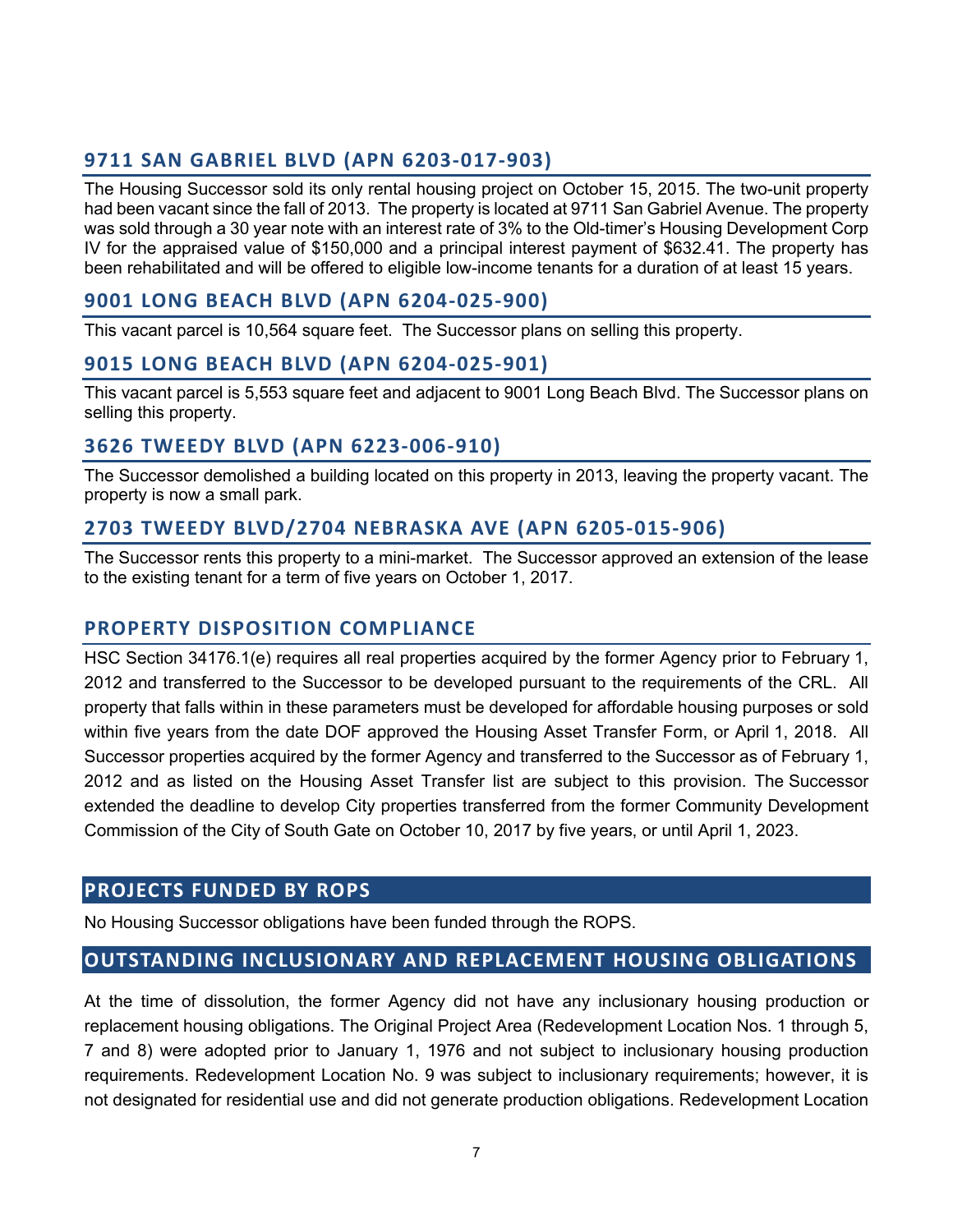No. 13 was also subject to inclusionary requirements; however, the former Agency produced enough affordable units to far exceed any inclusionary requirements. There are no statutory production or replacement housing requirements for housing successors.

## **EXTREMELY LOW INCOME EXPENDITURE PROPORTIONALITY**

Expenditures from the LMIHARF shall be limited to lower income households earning 80% of less of the AMI, with not less that 30% of expenditures on rental housing for households earning 30% or less of the AMI and not more than 20% of the expenditures on households earning between 60% and 80% of the AMI, and the balance expended on households earning 59% or less of the AMI. No monies in the LMIHAF can be expended on moderate income housing.



These requirements are measured every five years, with the first five-year reporting period being January 1, 2014 through June 30, 2019. Failure to comply with the extremely low income requirement in any fiveyear reporting period will result in the Successor having to ensure that 50% of remaining funds be spent on extremely low income rental units until in compliance. Exceeding the expenditure limit for households earning between 60% and 80% of the AMI in any 5-year reporting period will result in the Successor not being able to expend any funds on these income categories until in compliance.

Since January 1, 2015, all the expenditures have been on administrative expenses.

### **SENIOR HOUSING EXPENDITURE PROPORTIONALITY**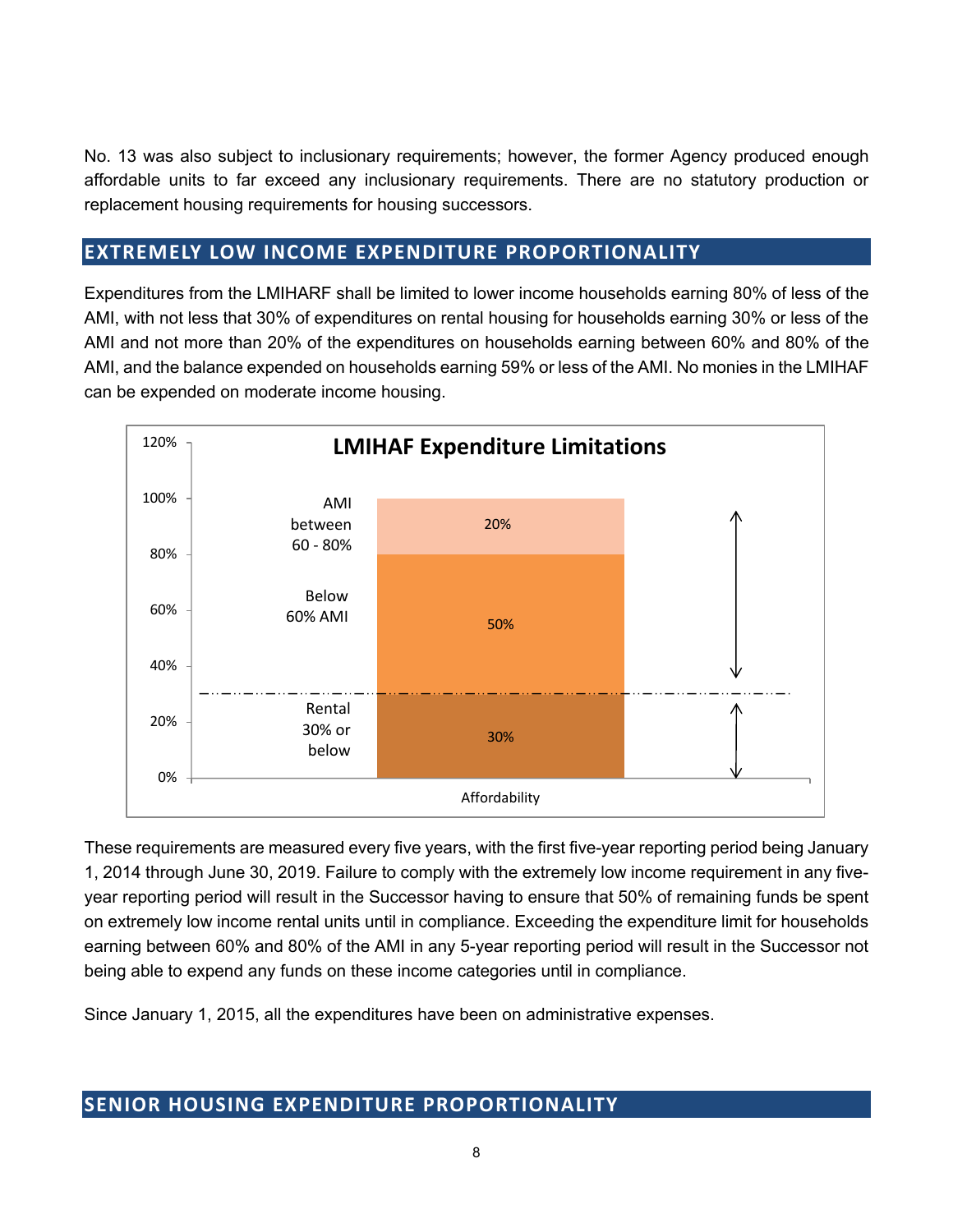SB 341 requires housing successors to report the percentage of affordable housing units for seniors developed by the housing successor, its former redevelopment agency, and its local municipality within the previous 10 years. Affordable housing for seniors should not exceed 50% of the total number of affordable housing units built in the last 10 years.

Over the last 10 years, 176 affordable units were created, 106 of which were senior housing units. Therefore, the percentage of affordable units developed for seniors was 60%. The Successor will not spend more money subsidizing senior rental units until no more than 50% of the total aggregate number of rental units produced within the preceding 10 years are restricted to seniors.

### **EXCESS SURPLUS**

Excess surplus calculations were once performed by redevelopment agencies on an annual basis, and are intended to ensure that funds are expended to benefit low-income households in an expeditious manner. Generally speaking, funds should be encumbered within four years of receipt. SB 341 reinstates this calculation for housing successors. Excess surplus is defined by HSC Section 34176.1(d) as "an unencumbered amount in the account that exceeds the greater of one million dollars, or the aggregate amount deposited into the account during the housing successor's preceding four fiscal years, whichever is greater."

Now that four years of deposits have been established, the first meaningful calculation of this total can be performed. The Successor's unencumbered fund balance for FY 2016-17 is \$638,799 while the prior four years of deposits totals \$515,772, which is much less than \$1 million. Based on these numbers, the Successor does not have an excess surplus after FY 2016-17 as shown in Table 3.